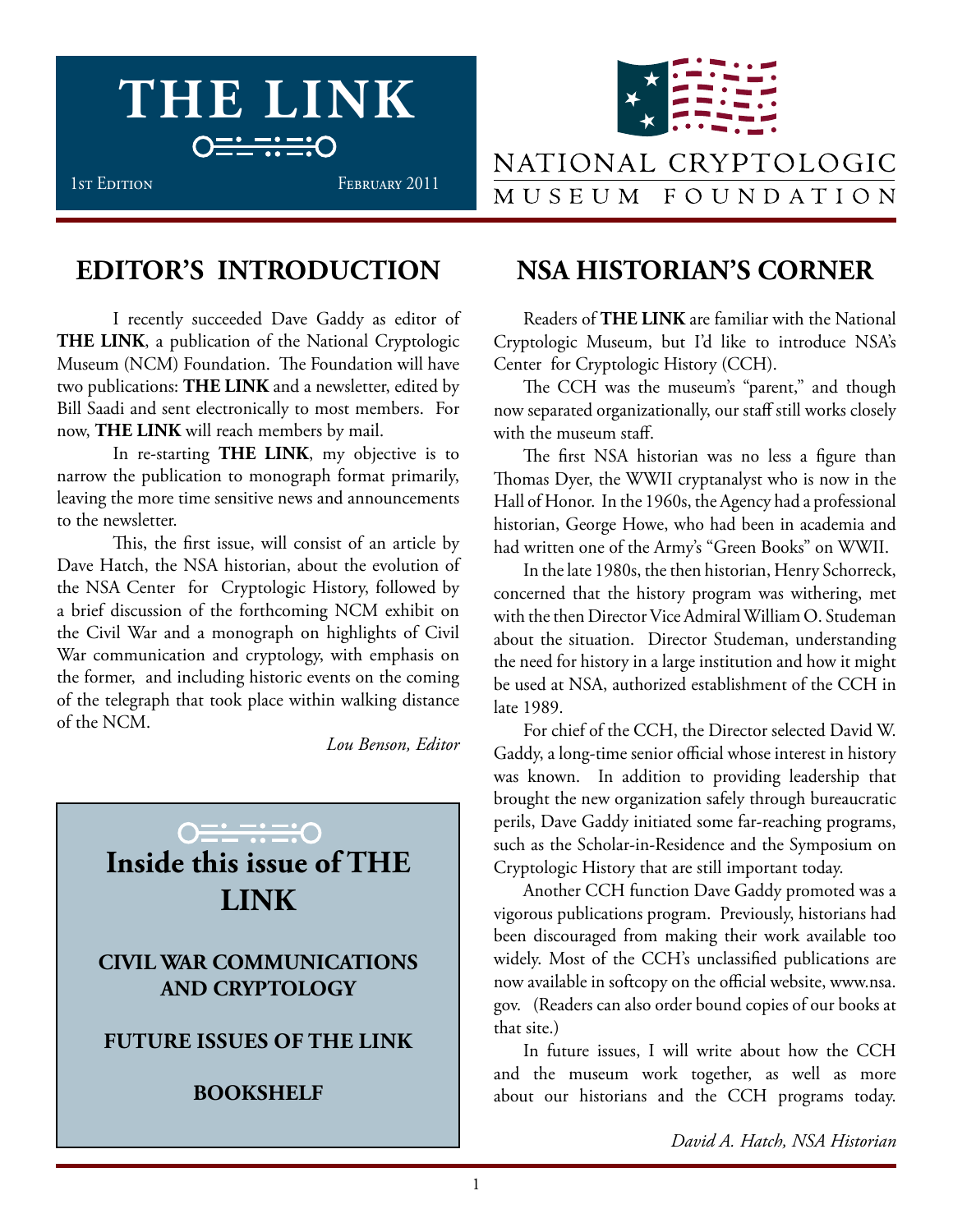## **CIVIL WAR COMMUNICATIONS AND CRYPTOLOGY**

The year 2011 brings the 150th anniversary of the start of the Civil War. The war has been the subject of thousands of books and articles, and we may expect a huge new outpouring of historical works in the four years of the Sesquicentennial observance.

There will be new perspectives, new forms of historical presentation. A few long–accepted conclusions are unlikely to change; for example, the supremacy of the Confederate battle captains – Lee, Jackson, Longstreet – over their Union counterparts in the Eastern Theater of operation, at least until Gettysburg.

But in technology and engineering – a major factor in the outcome of the war – the Union would be supreme. This was a matter of wealth, infrastructure, outlook and the performance of gifted men who understood and managed the relatively new technology of the railroad and the telegraph – including Grenville Dodge, John Dix, Orlando Poe, Sherman, Grant, and even the personality-and-character-challenged McClellan and Ben Butler. Of particular note is the brilliant Herman Haupt who ran the military railroads and made superb use of the telegraph. And, at the top, Lincoln understood technology and made superior use of the telegraph and encrypted communications for command and control of his vast forces.

During 2011, the NCM will mount an updated and expanded Civil War exhibit, which will be a centerpiece display featuring some rare and recently acquired cryptologic documents obtained by Dave D'Auria.

Patrick Weadon, the museum curator, expects this display to help satisfy the public's never–ending interest in the Civil War, an interest that will be even greater because of the Sesquicentennial.

### **The Coming of the Telegraph**

Samuel F.B. Morse, one of the greatest American painters of the 19th century, invented the telegraph – claims to the contrary notwithstanding. In the practical development and fielding of this revolutionary device, he had the help of Alfred Vail, his long–time principal assistant, Ezra Cornell (who endowed that famous university), and Samuel Colt (of six–shooter fame).

As in many scientific and pioneering developments (television, for example) there is always the question of "the first," in this case the text and circumstance of the first telegraph message. Preceded by years of experimental telegraph messaging and then extensive operator chatter, the real "first" took place on 1 May, 1844, in a series of telegraph messages in "Morse code" on breaking political news. These messages were sent from Annapolis Junction, Maryland to the capitol building in Washington. The sending station at the Junction was probably in a small building beside the B & O railroad, a building that was the core of the late Henkel's restaurant, so well-known to NSA employees.

Morse's objective had been to build an underground line from Baltimore to Washington, along the B & O

> right of way. The railroad agreed to this at no charge, subject only to the understanding that the line was not to interfere with railroad operations. Ezra Cornell ran 10 miles of underground cable in a pipe starting from the depot in Baltimore. However, this initial enterprise failed, because the insulation failed.

> Cornell and Morse then decided to string the wire overhead on chestnut

**Civil War Communications & Cryptology** *Continued on Page 3*



297 United States Military Telegraph Construction Corps, from a photograph by Gardner, Washington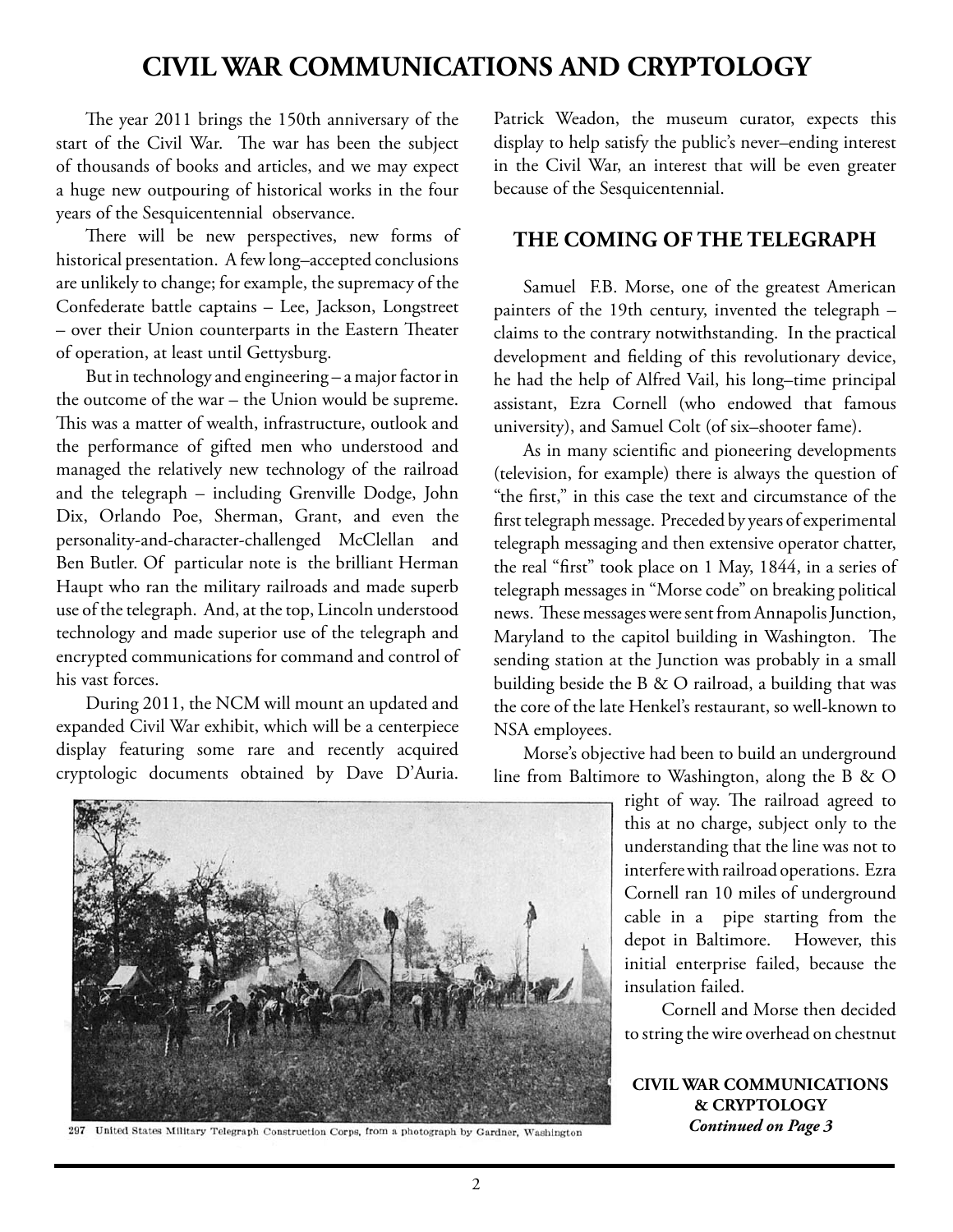#### **Civil War Communications & Cryptology** *Continued from Page 2*

tree poles, 30 feet high, buried 4-feet deep, and at 200 foot intervals. This time the telegraph line construction started in Washington. In other words, the telegraph line went south to north. When it reached Annapolis Junction, the operation stopped temporarily.

Morse wanted to obtain the results of the Whig Party's presidential convention in Baltimore and wire the news to the Capitol. He wanted to obtain the news from train passengers stopping at Annapolis Junction and telegraph the news further south before the train reached Washington. This venture was a success, with Vail telegraphing Morse in the capitol building where the news was received by excited members of Congress and visitors.

On 24 May, 1844 the overhead line, Washington to Baltimore, was completed and the famous message text, "What hath God wrought" was transmitted by Samuel Morse from the chamber of the Supreme Court to the railroad terminal in Baltimore. The text for the message – which, as we've seen, was not the first message transmitted – was selected from the Bible by the daughter of the head of the U.S. Patent Office. (The text is often ended with a question mark, which is inaccurate and not in the biblical passage.)

Morse, more and more as he aged, and once war began, showed himself as anti–union, pro–confederate, pro-slavery, anti-Catholic, and anti-foreign-born. This bitter, unhappy man lived through and beyond the Civil War, rich because of his invention and extensive holding of Western Union (and other) stock which, ironically, increased in value as the Union expanded the telegraph for military and civil purposes to a level far beyond that of the Confederacy.

### **The War**

We start at Annapolis Junction. When the Civil War began with the Confederate bombardment of Fort Sumter, S.C. on 2 April, 1861, there was much concern for the security of the national capitol surrounded as it was by Confederate Virginia and pro-Southern Maryland. The garrison of Washington – modest detachments of regular army, marines and sailors – seemed unlikely to be able to defend Washington. Re-enforcements had to



*Civil War field telegraph station.*

come from the north.

There were two routes – via Baltimore on the main north-south railroad, and via the rather minor port of Annapolis – from which troops could march or proceed by rail (the Annapolis & Elk Ridge Railroad) to Annapolis Junction and then south into Washington.

Union troops from Massachusetts fought their way through Baltimore mobs. But bridges and telegraph lines were being cut by Confederate adherents. Annapolis was put under martial law by General Ben Butler. With some difficulty he secured the railroad, roads and telegraph line from Annapolis to Annapolis Junction and re-enforcements got through to Washington.

Thereafter, and in spite of the Union disaster at Manassas, Washington was safe. Annapolis Junction continued to be of importance during the rest of the Civil War as a railroad and telegraph center.

One more vignette from the Annapolis Junction area. In late April 1861, Andrew Carnegie, then a superintendent of the Pennsylvania Railroad travelled by rail from Annapolis en route to Washington to assist the War Department in transportation planning. Just south of the Junction he saw a downed (probably sabotaged) telegraph wire. He stopped the train, got out to investigate and suffered serious cuts from the wire.

We now turn to an overview and a few highlights of the role telegraphy, railroads and cryptology played in the Civil War. As to the latter, Dave Gaddy has already written an authoritative article in the publication **Masked Dispatches**, a CCH publication.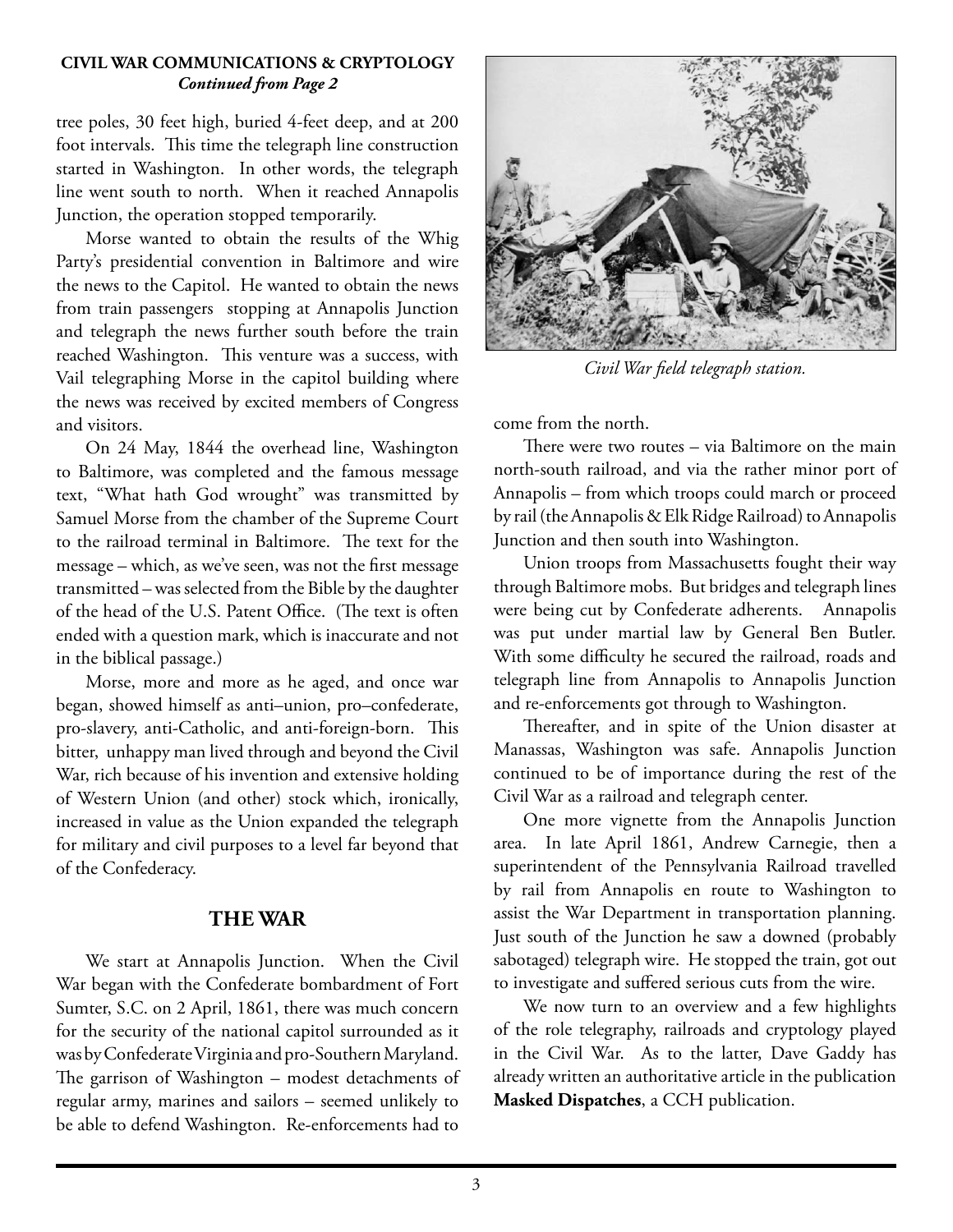### **The U.S. Military Telegraph corps During the Civil War**

In January l862, Congress passed a law allowing the Federal government to take over all telegraph lines for military purposes. Further, the U.S. Military Telegraph Corps (USMTC) was created. The USMTC was a civilian outfit – despite some early objections by senior officers – that reported to the Secretary of War. Throughout the war, the Union was served by both the civil telegraph companies and the USMTC controlled lines. Anson Stager was chief of the USMTC and his authority extended to all military telegraph and high level (whether USMTC or civil) cryptography.

Stager started from a strong position, with actual and potential resources well beyond those of the Confederacy. In 1844 the sole telegraph line was Washington to Baltimore, about 40 miles. By the beginning of the war there were more than 50,000 miles of telegraph lines in the U.S., probably 90% within the Union. During the war, under Stager's direction, USMTC built an additional 15,000 miles of line (probably much more considering temporary battle area lines).

Stager, a colonel during the war who was promoted to brigadier general at the close of the conflict, came to the position of chief of USMTC from Western Union where he had been senior superintendent.

In a classic case of intra-service rivalry and clash of roles and mission, he ran up against major (and by end of war brigadier general) Albert J. Myer, the chief Signal Officer of the War Department. Myer, who had joined the pre-war army as a surgeon, had established the Army Signal Corps in 1860. He had developed the Army's signal flag/"wig-wag" system.

Myer's fundamental position was not unsound: his Signal Corps would run tactical/battlefield communications, while Stager would control strategic communications. However, the line between tactical and strategic was often blurred and there was the matter of central control of all telegraph equipment, lines and operators. Stager won out, Myer was sent west, and all equipment, personnel and cryptography would be under Stager's USMTC.

In this in-fighting, there are notable later parallels; for example, the Signal Corps vs. the Military Intelligence Service during World War II, and tactical vs. national signal intelligence between the military services and AFSA/NSA in the post-war period.

The Confederacy did not establish a military telegraph authority as such. The telegraph remained in the hands of the private companies, though President Davis used his authority to turn these private telegraph lines to military use.



*Annapolis Junction, where the Annapolis and Elk Ridge Railroad joined the B&O. Note telegraph pole on left.*

# **Historic Annapolis Junction TODAY**

Grassland, still standing today at National Business Park, is a large brick house built in 1853 by William Anderson. The bricks were manufactured on the property as there are substantial clay deposits. The house is framed by timbers 30-40 feet long. Anderson's slaves built the house, supervised by Elias Gardner, a free African American.

There were 2 hotels at Annapolis Junction, now long gone. Anderson was pro-Confederate. During the war Union troops camped on his farm while waiting for rail transport. Also, Union officers visited his house. There are outbuildings surviving on the property; e.g. a possible slave house, smoke house, and some ruins.

The main hindrance to Confederate use of the telegraph during the Civil War lay in pre-War conditions. There were very limited telegraph circuits in the pre-war South, and objections to running these across state lines. This attitude seriously diminished confederate railroad systems, too. For example, Southern state legislatures saw interstate rail and telegraph lines as a threat to states' rights and local custom.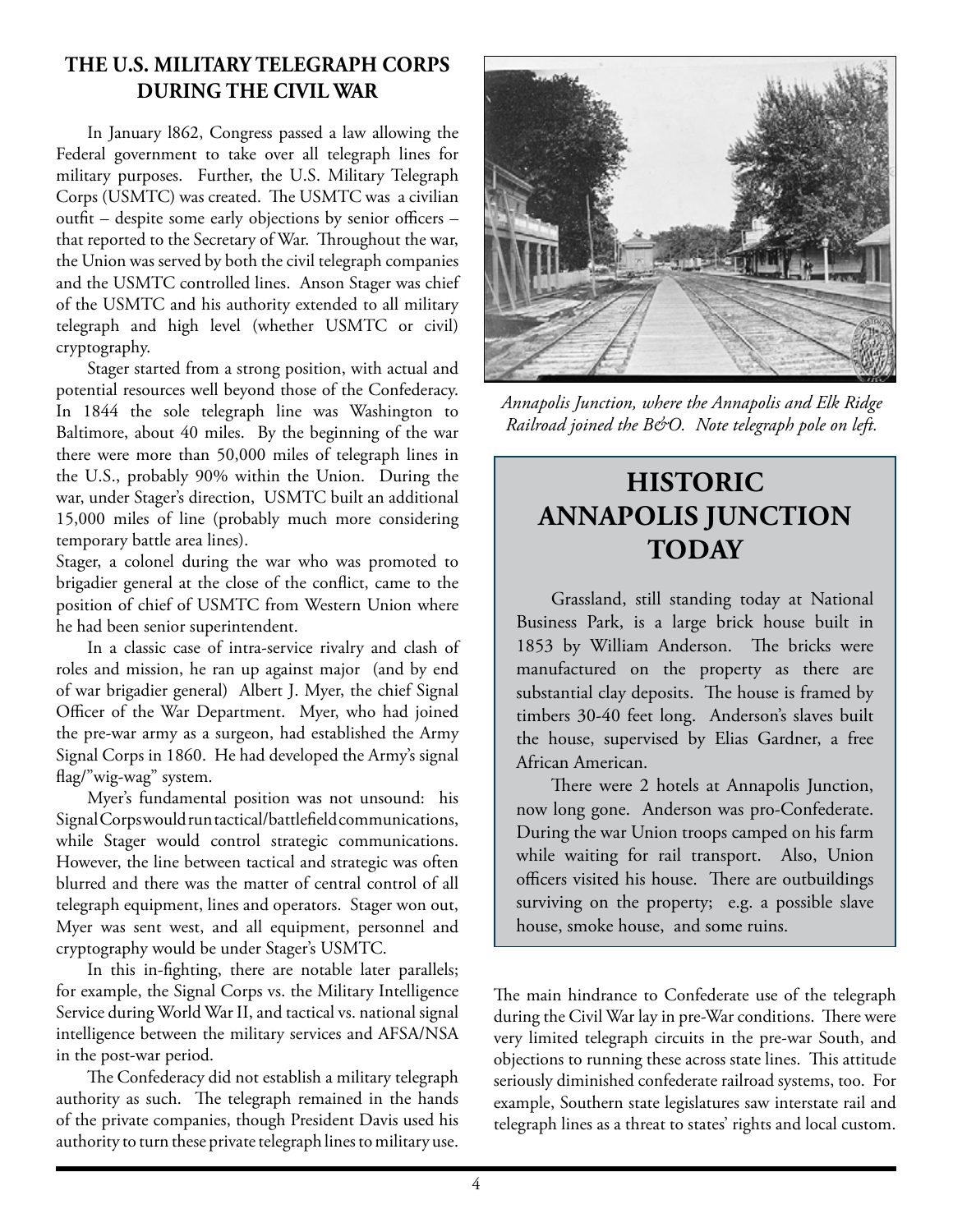This was to hinder the Confederate military forces during the war.

### **President Lincoln's Command Structure**

That the Civil War was the first modern war is a truism. A major aspect of this was the Union's national command authority: President Lincoln and Secretary of War Stanton (Secretary of Navy Welles to a lesser extent) ran the war from Washington, by telegraph, sending and receiving a high volume of encrypted message traffic.

The command center was located in the War Department building, next door to the White House, on the second story of that four story building. Lincoln used a small room located between Secretary Stanton's office and the telegraph center. Here the president read incoming traffic from all theaters and wrote some messages to his commanders.

While many Union Army messages were plaintext or in a variety of encryption systems, White House-War Department messages were most often encrypted in a standard, higher grade system. Many of the telegraph messages written by Lincoln bear his or his secretary's notation at the top, "Cypher." This meant using the higher grade system with the "Route System" indicator, code word "Guard". This involved a 5x7 grid.

One example of Lincoln's personal involvement: before and during the Second Battle of Manassas (another Union defeat) in 1862, Colonel (later brigadier general) Henry Haupt carried on near instant exchanges of telegraph messages with the President. Haupt ran out telegraph lines to the front, accompanied by civilian telegraph operators, Signal Corps reconnaissance teams and a 200 man infantry screen. Haupt's reporting was concise and fast. The brilliant engineer Haupt would later be chief of the Union military railroad system and was suggested by some in Washington close to the President as a candidate for corps commander or even commander of the Army of the Potomac, especially, in the latter case, if McClellan was the alternative.

Examples of Lincoln's use of the telegraph abound and may be the subject of a later LINK article.

To close this section, a few more dates and names of local interest:

\*The first federal government telegraph line was completed between the War Department and the Washington Navy Yard on or about 1 May 1861. By late 1861 there were 1000 miles of permanent or temporary telegraph line built by the War Department or under department control, in the Washington-BaltimoreAlexandria region.

\*Rescuing some names from obscurity, some of the telegraph operators in our area who supported the Union forces included William Kress and Crosby Ryan at Annapolis Junction and Samuel Brown and Jesse Russell at Annapolis. They and their unnamed colleagues were by then operating 24/7.

### **General Sherman and Military Communication**

In his Memoirs (1886) General William T. Sherman, ever- opinionated, wrote:

"For the rapid transmission of orders in an army covering a large space of ground the magnetic telegraph is by far the best, though habitually the paper and pencil, with good mounted orderlies, answer every purpose. I have little faith in the signalservice by flags and torches, though we always used them; because, almost invariably when they were most needed, the view was cut off by intervening trees, or by mists and fogs. There was one notable instance in my experience, when the signal flags carried a message of vital importance over the heads of Hood's army which had interposed between me and Allatoona, and had broken the telegraph wires… the value of the magnetic telegraph in war cannot



*General William T. Sherman*

be exaggerated, as was illustrated by the perfect concert of action between the armies in Virginia and Georgia during l864. Hardly a day intervened when General Grant did not know the exact state of facts with me, more than fifteen hundred miles away as the wires ran."

Sherman then went on to discuss the importance of the

### **Civil War CommunicationS & Cryptology** *Continued on Page 6*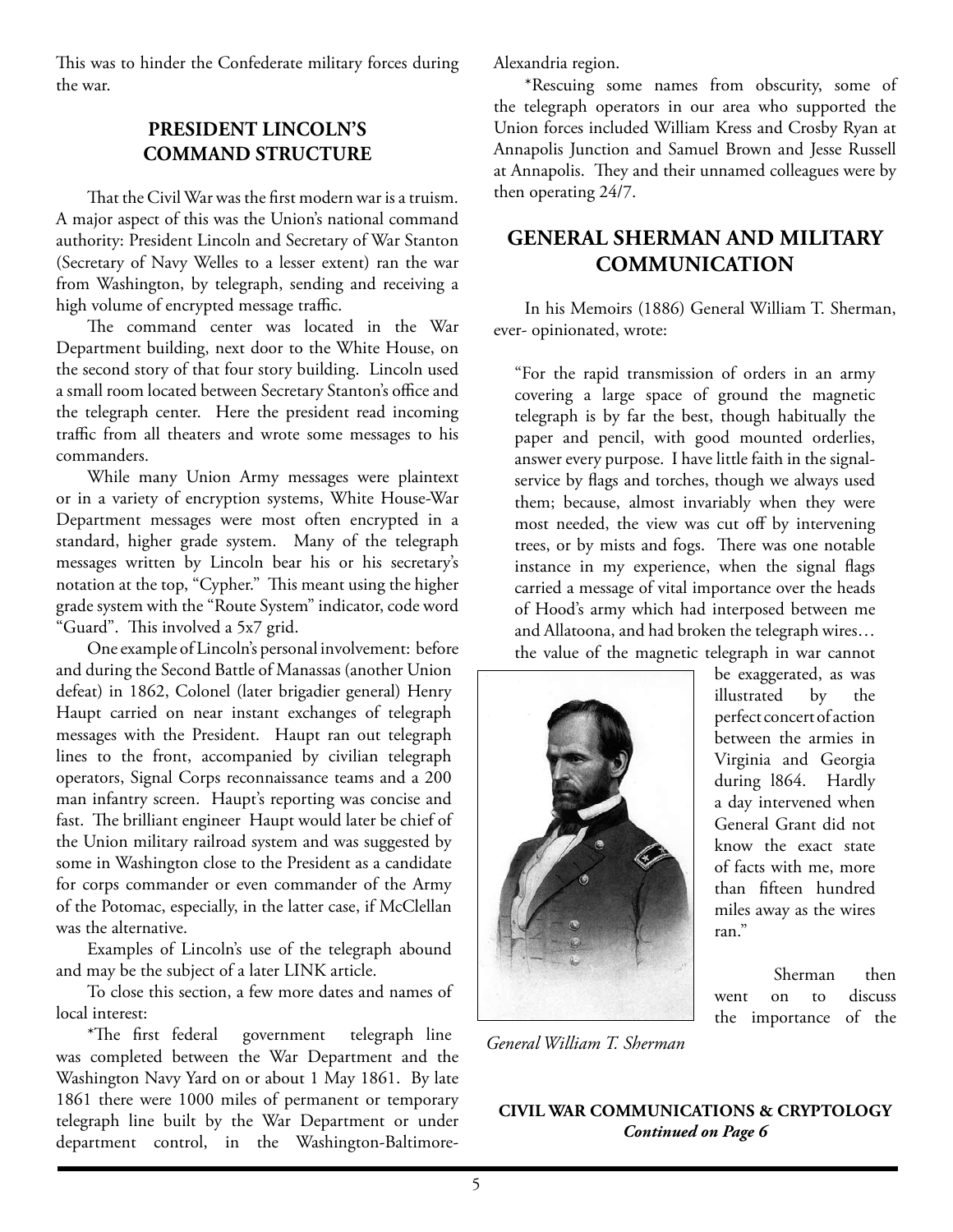#### **Civil War CommunicationS & Cryptology** *Continued from Page 5*

interface of civil and military telegraph lines, field-wire, good operators, and he concludes: "This is far better than the signal-flags and torches."

Sherman's Georgia campaign in 1864-65 shows a bit of everything – of current interest and relevance.

Sherman was not, in fact, always in touch with Grant by telegraph, at least not during his several week "March to the Sea." But he had been during the Atlanta campaign that preceded the March and he would be, via the Navy (courier ships to the telegraph station at Fort Monroe, Virginia) once he reached the sea at Savannah. Furthermore, Sherman detached and reenforced General George Thomas who proceeded north to Nashville, Tennessee, pursued by General Hood, the Confederate field commander in Georgia/Tennessee. Thomas had excellent telegraph communication with Grant in Virginia and Washington.

Two events are of particular interest regarding Sherman's largely unopposed March to the Sea.

On 9 November 1864, one week before Sherman began the March, there occurred a horrendous leak of secret Union information: an Indianapolis newspaper published an essentially accurate account of Sherman's (and Grant's) plans; that is, that Sherman would march southeast to Savannah on the Atlantic while Thomas would go in the opposite direction to Nashville. Sherman seemed unfazed by the leak and laid plans for disinformation. The confederates thus had near perfect intelligence of the unfolding Union strategy. Two weeks later, in possession of this information but perhaps influenced by deception, Confederate president Jeff Davis was certain that Sherman's objective was Augusta, Georgia, well inland, rather than Savannah. Davis telegraphed his commander in North Carolina that defense of Augusta must be the first priority and "every other consideration will be regarded as subordinate." So Davis, the confederate Commander in Chief, had outstanding, valid intelligence from a leak (and General Joe Wheeler's busy cavalry scouts and spies) along with high speed communications to his tactical commander. To no avail, however.

A second noteworthy event was a specific example of Union Sigint and attempts to use the telegraph for deception. On 20 November 1864, General Judson

Kilpatrick, Sherman's chief of cavalry was operating in the vicinity of Macon, Georgia. In accordance with Sherman's standing order, he cut down Confederate telegraph lines. One line was left open and Union personnel tapped it, intercepting a message from General Hardee to theater coordinator General P.G.T Beauregard, which read: "For god's sake hurry up troops and save the bridge over the Oconee (River)." This was of tactical use to the Union forces but the Union operators' effort to engage the Confederate operators eventually led the latter to realize they were being spoofed.

Throughout the March to the Sea, Sherman engaged in information warfare/information operators. Confederate lines were tapped but more often destroyed as were the rail lines. What is remarkable, however, was the Confederate ability to restore communications and even railroad transportation but only after much effort and at a reduced level.

In future issues we will continue to examine the uses of the telegraphs, signal flags and fires and cryptography during the Civil War.

*Lou Benson, Editor*

Sources used for this monograph include:

- **The Memoirs of General W.T. Sherman**
- **Lightening Man: The Accursed Life of Samuel F.B. Morse**, by Kenneth Silverman
- Various articles of the Anne Arundel Historical Society including work by the editor
- **Mr. Lincoln's T-Mails**, by Tom Wheeler
- **Southern Storm: Sherman's March to the Sea**, by Noah A. Trudeau
- **The Military Telegraph During the Civil War, Volume I**, by William R. Plum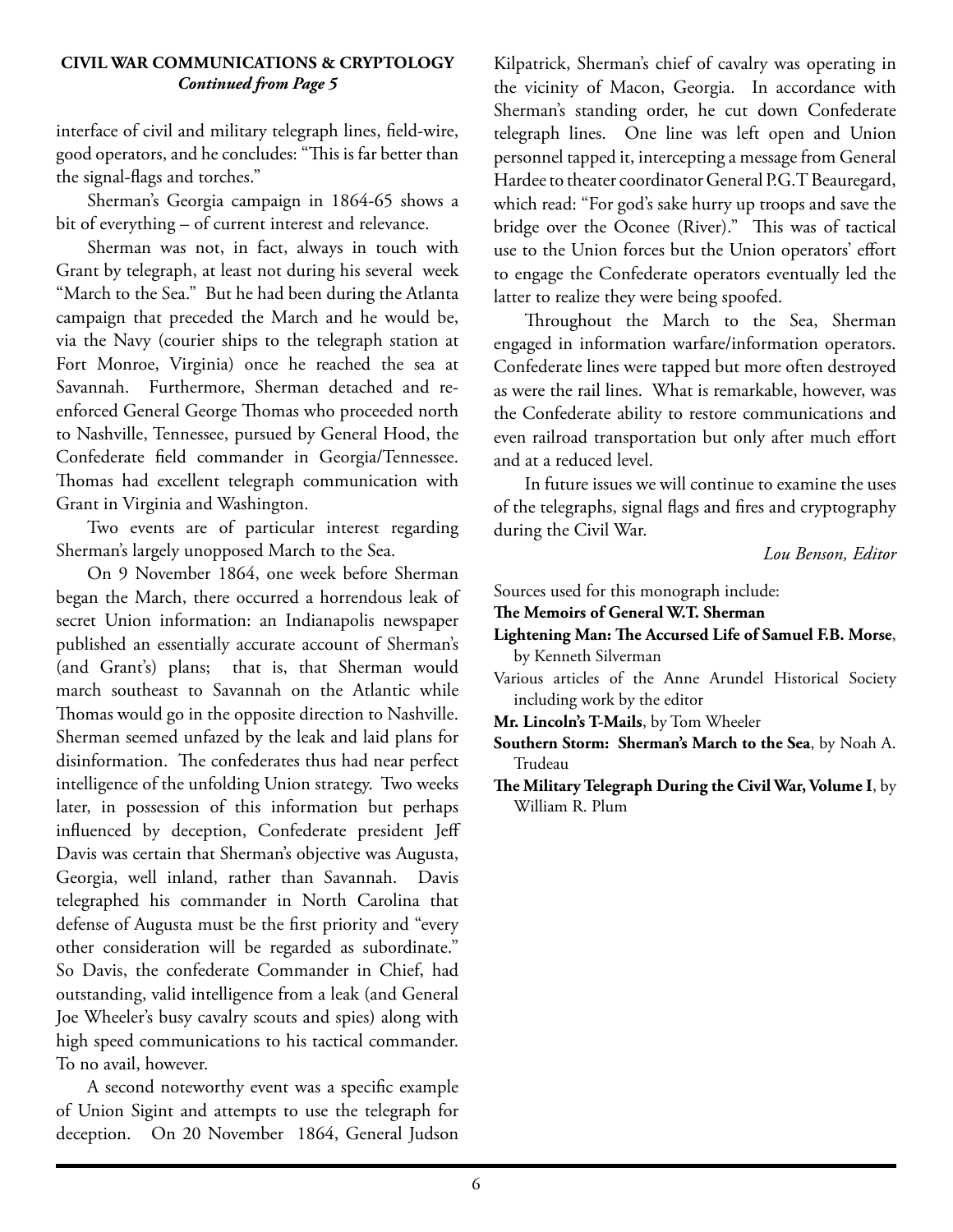## **BOOKSHELF**

While **THE LINK** will not feature lengthy book reviews, some books of special interest will be noted.

As for books about the Civil War, probably the best are the memoirs of Grant, Sherman and Confederate general Richard Taylor. All have high historical and intellectual value, and Grant's is one of the greatest such works in the English language. **Confederates in the Attic** (1998) by Tony Horwitz concerns the endurance of the Civil War in our culture, and has important historical insights such as a re-evaluation of the Battle of Shiloh. Horwitz's interview of Shelby Foote is particularly notable. Here's an excerpt from this unusual book, a recollection of Shelby Foote from his youth:

*"I remember in the 1930s there was a family from Ohio in town, God knows why," Foote recalled, "and on July Fourth they drove their car up on the levee and spread a blanket and had a picnic. They didn't set the brakes on the car and it ran down into the Mississippi River and everyone said, "'It served them right for celebrating the Fourth of July.'" Foote chuckled again, adding, "We despised Yankees, just on the face of it."*

The recent official or authorized histories of the British services, MI-5 and MI-6 are important and authentic contributions to the study of intelligence and counterintelligence. For MI-5, 1909-2009, we have **Defend the Realm** by Christopher Andrew. Keith Jeffery's **The Secret History of MI-6** covers the period 1909-1949. We will have more to say about these books in a future LINK issue in the context of certain important NCM holdings on counterintelligence.

# **FUTURE ISSUES OF THE LINK**

A few topics for future issues include: the Russian comms and crypto change of 1948-9; the evolution of communications at AFSA/NSA; outsourcing at NSA; the NCM library collections re Sigint support to counterintelligence in the 1930s and after (MASK, ISCOT, VENONA). Suggestions are welcome.

We welcome reader comments on this and future issues of **THE LINK**. Please direct comments to: **CryptMF@aol.com**.